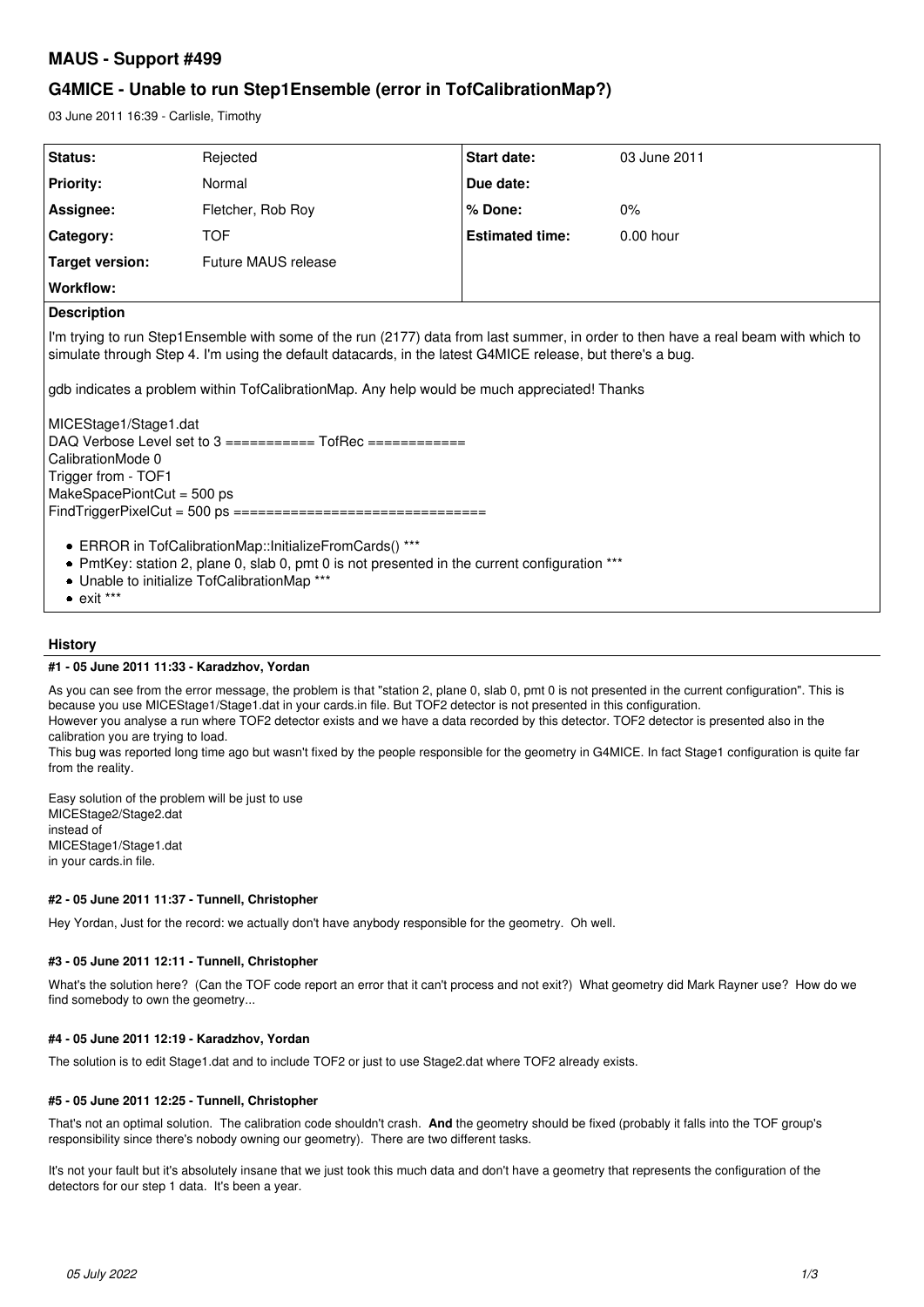## **#6 - 05 June 2011 12:32 - Tunnell, Christopher**

(When I say 'fixed' I mean in the repository. So half of the solution is what you say: 'add TOF2 to step1')

#### **#7 - 05 June 2011 12:35 - Karadzhov, Yordan**

The calibration code doesn't crash. It gives proper error message and then exits. And this is exactly what it has to do.

Also I don't think the implementation of the geometry for Step1 is responsibility of the tof group.

#### **#8 - 05 June 2011 12:55 - Tunnell, Christopher**

Ignoring the issue of nobody being assigned to the geometry.

Are you the person who wrote Step1Ensemble? If so, can you make the default cards.in produce something other than an error?

For robustness, can you make the TOF calibration so it gives an error message (like it does) but does not exit/crash so we can still get physics out of TOF0 and TOF 1 for Step 1? I would really appreciate it. Do you mind doing this?

#### **#9 - 17 June 2011 16:08 - Carlisle, Timothy**

using Stage2.dat appears to bypass the problem. However a segmentation fault kicks in shortly after, again default datacards with latest release, unable to locate for 'atomicity.cc'.

MICEStage2/Stage2.dat DAQ Verbose Level set to 3 =========== TofRec ============ CalibrationMode 0 Trigger from - TOF1 MakeSpacePiontCut = 500 ps FindTriggerPixelCut = 500 ps =============================== 1 Creating the equipment map ... 102 0x8903260 V1290 0x897d460 111 0x8902210 V830 0x897b218 120 0x8905700 V1724 0x897d8b0 121 0x8901868 V1731 0x897d908 128 0x88cd430 PCI6254 0x897d960 Equipment Map count : 0x1 ... Done

Program received signal SIGSEGV, Segmentation fault. 0xf4b231c9 in \_*gnu\_cxx::*\_exchange\_and\_add (\_\_mem=0xfffffffc, \_\_val=-1) at atomicity.cc:41 41 atomicity.cc: No such file or directory. in atomicity.cc

Yordan can you advise?

Thanks for helping me out with this

#### **#10 - 21 June 2011 08:37 - Karadzhov, Yordan**

I have no idea what this error means. Who is the author of the Step1Ensemble application? I think the author is the right person to address the problem.

#### **#11 - 21 June 2011 11:24 - Rogers, Chris**

*- Assignee changed from Karadzhov, Yordan to Rayner, Mark*

Mark - are you available to help Tim?

## **#12 - 21 June 2011 15:42 - Tunnell, Christopher**

Tim: what does cvs log on those files say? Who was the person who created them? It seems like dead code... is there documentation on it anywhere?

#### **#13 - 21 June 2011 16:16 - Rogers, Chris**

cvs log says mark rayner

#### **#14 - 29 June 2011 12:52 - Carlisle, Timothy**

..a gentle prod :)

## **#15 - 04 July 2011 08:40 - Rogers, Chris**